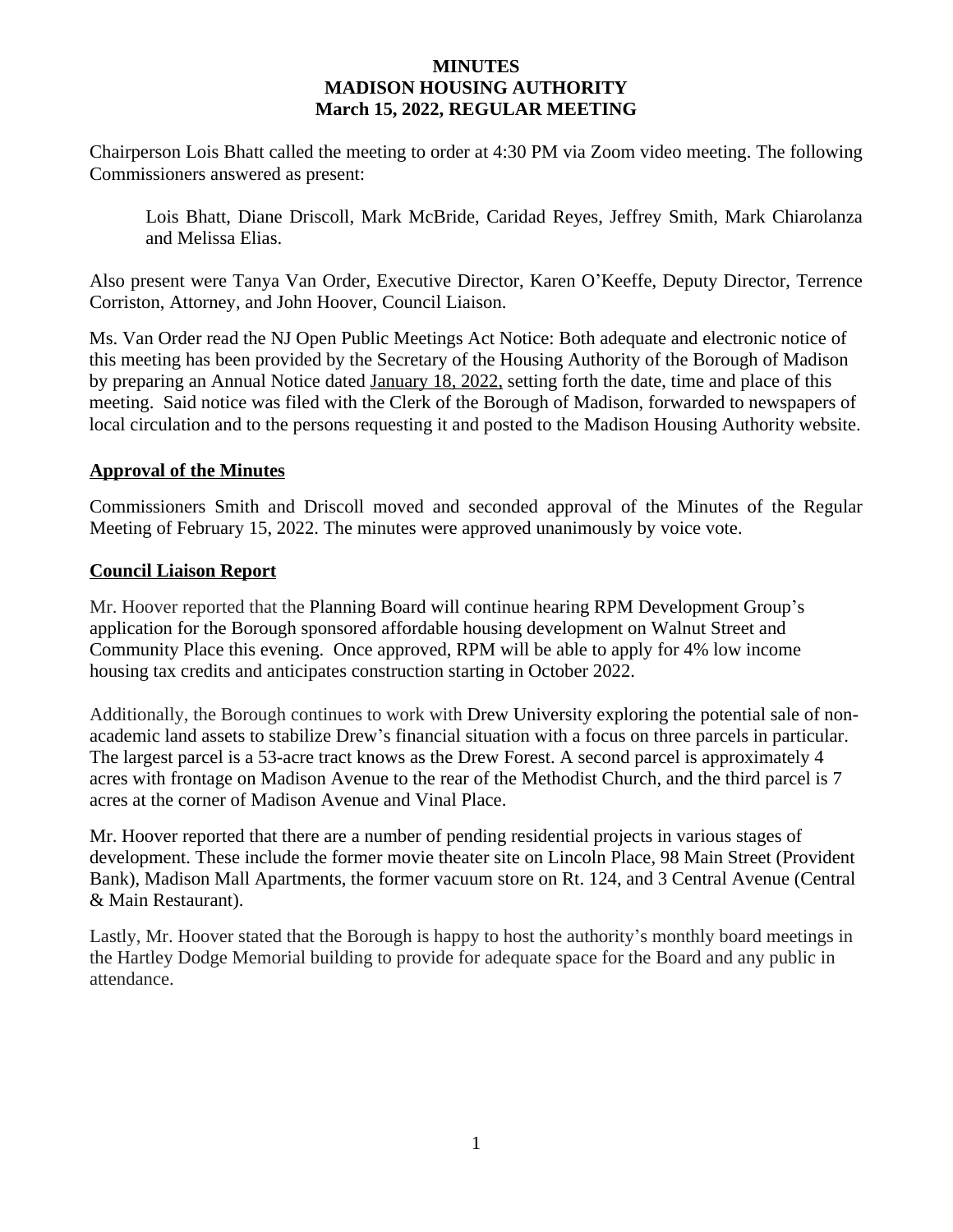#### **Report of Chairperson**

Ms. Bhatt thanked Mr. Hoover for his report and thanked the Borough for providing a larger in-person meeting location. The Board will return to in-person meetings next month in the 2<sup>nd</sup> floor Committee Room of the Hartley Dodge Memorial Building. The meeting time of 4:30 PM will remain the same.

Ms. Bhatt reported that she attended the Planning Board meeting last month for RPM Development's Walnut Street/Community Place affordable housing application. Ms. Bhatt reminded the Board that she will read a statement on behalf of MHA Board supporting the project during the Public Comment portion of the hearing.

Lastly, Ms. Bhatt congratulated Commissioner Reyes on completing her state required Commissioner training courses.

### **Report of Executive Director**

Ms. Van Order reported that The Board will be adopting the FYE 3/31/23 budget and approving the FYE 3/31/21 audit later in the meeting under resolutions.

Ms. Van Order updated the Board on efforts to obtain FEMA Mitigation funding. She will have a Zoom call with FEMA tomorrow regarding to better determine if it makes sense to pursue a formal engineering study to identify possible remedies, if any, with associated cost estimates. FEMA has a hard cap on mitigation project costs. If mitigation costs, including professional services, exceed the total loss for the event (\$143,600), FEMA will not fund the mitigation project.

Ms. Van Order reported that additional documents have been submitted to HUD Washington related to our request for a partial release from the RAD Use Agreement. Once again, we will now be waiting for HUD to review this new submission and respond to our request.

Ms. Van Order noted that a few commissioners asked for more information about our contract with NORWESCAP. MHA is the lead agency in a joint Family Self-Sufficiency (FSS) grant with the Morristown Housing Authority. MHA keeps 20% of the grant money for administrative expenses that we incur. Morristown HA does not get any portion of that amount. Our administrative expenses include office space, office equipment, mailings, cell phone plan, training, HUD reporting and escrow account management. Our staff is very proactive and involved in marketing the FSS program with our RAD PBV residents and housing choice voucher program participants.

Ms. Van Order reported that we have increased utilization for the Section 8 housing choice voucher (HCV) program in the current fiscal year. This effort was driven by increased HUD funding for the program in 2021 and represents a notable accomplishment given the skyrocketing rents in our jurisdiction. We were able to accomplish this by raising our payment standards, providing cash incentives to new and existing landlords and assisting tenants in paying realtor fees. When HUD releases the 2022 funding notice we will assess our ability to continue to grow the HCV program. Ms. Van Order noted that our Annual Contributions Contract with HUD caps the number of families we can assist at 190.

Lastly, Ms. Van Order informed the Board that we have plans for the replacement of the deck at the rear of 24 Belmont Avenue. As new members of the Morris County Pricing Cooperative, we may be able to purchase the decking materials directly from the cooperative to keep the construction cost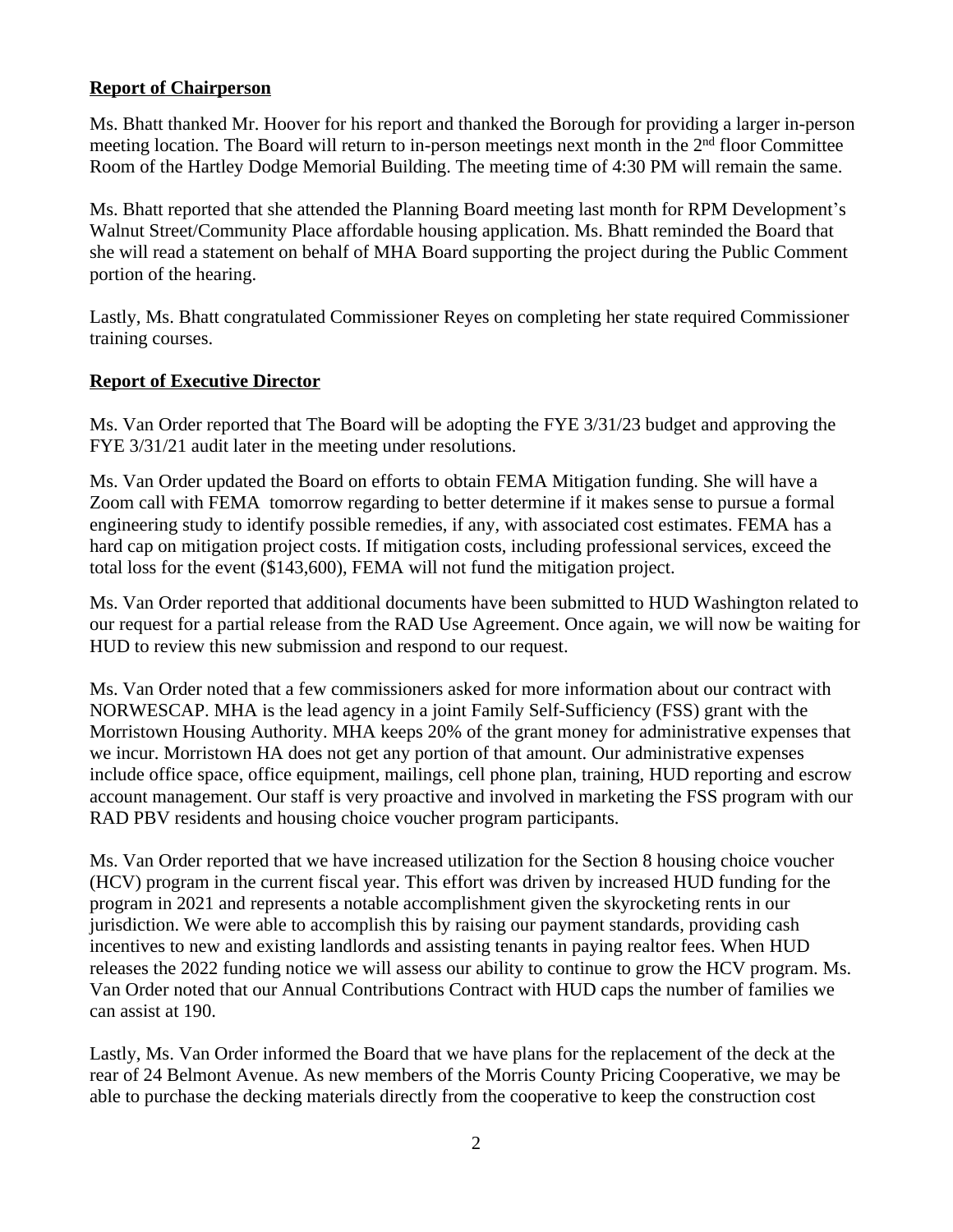below the bid threshold. Ms. Van Order noted that it can be challenging to get qualified contractors to respond to small scale jobs that require public bidding.

# **Report of Deputy Director**

Ms. O'Keeffe reported that there is one family unit in turnover with 55 of the 56 units currently leased. The unit in turnover is being upgraded with luxury vinyl flooring and granite countertops. The senior building currently has three units in turn over. Names are being actively drawn from the wait list, interviews conducted, and documents gathered. We expect all three senior units to be leased as of April 1, 2022.

Zufall Health Center continues to provide programming at the senior building on Tuesdays with focus on physical exercise, fine motor functions, memory, meditation, and wellness. March activities included regular rotations of Trivia and Relax and Draw.

Interfaith Food Pantry continues to deliver senior food bags on the 3rd Tuesday of the month. All seniors who want this assistance are welcome to receive it.

On March 9<sup>th</sup>, eighteen of our senior residents went to see the Madison High School musical production of "Sweet Charity." The senior bus provided transportation to and from the event.

# **Committee Reports**

**Finance Committee:** Mr. McBride reminded the Board that the Budget vs. Actual report will be presented and reviewed quarterly. The 3/31/22 report will be included in the May Board package. Mr. McBride also noted that the Finance Committee is tracking the long-range view of capital needs over a 10-year period to interpret current finances and plan for the future. Lastly, Mr. McBride reported that New Jersey is directing \$300 million in COVID relief money to "soft financing" of municipal 100% affordable housing LIHTC projects up to \$100,000 per unit. While Madison's current project would not appear to be eligible for this funding opportunity, Mr. McBride urged the Borough planners to consider this for a future project.

**Strategic Planning:** Ms. Bhatt reminded the Board that the Strategic Plan outline, based on the work of the ad hoc committee, was reviewed and approved last month.

## **Public Comment**

None.

## **Old Business**

None.

# **New Business**

None.

# **Correspondence**

None.